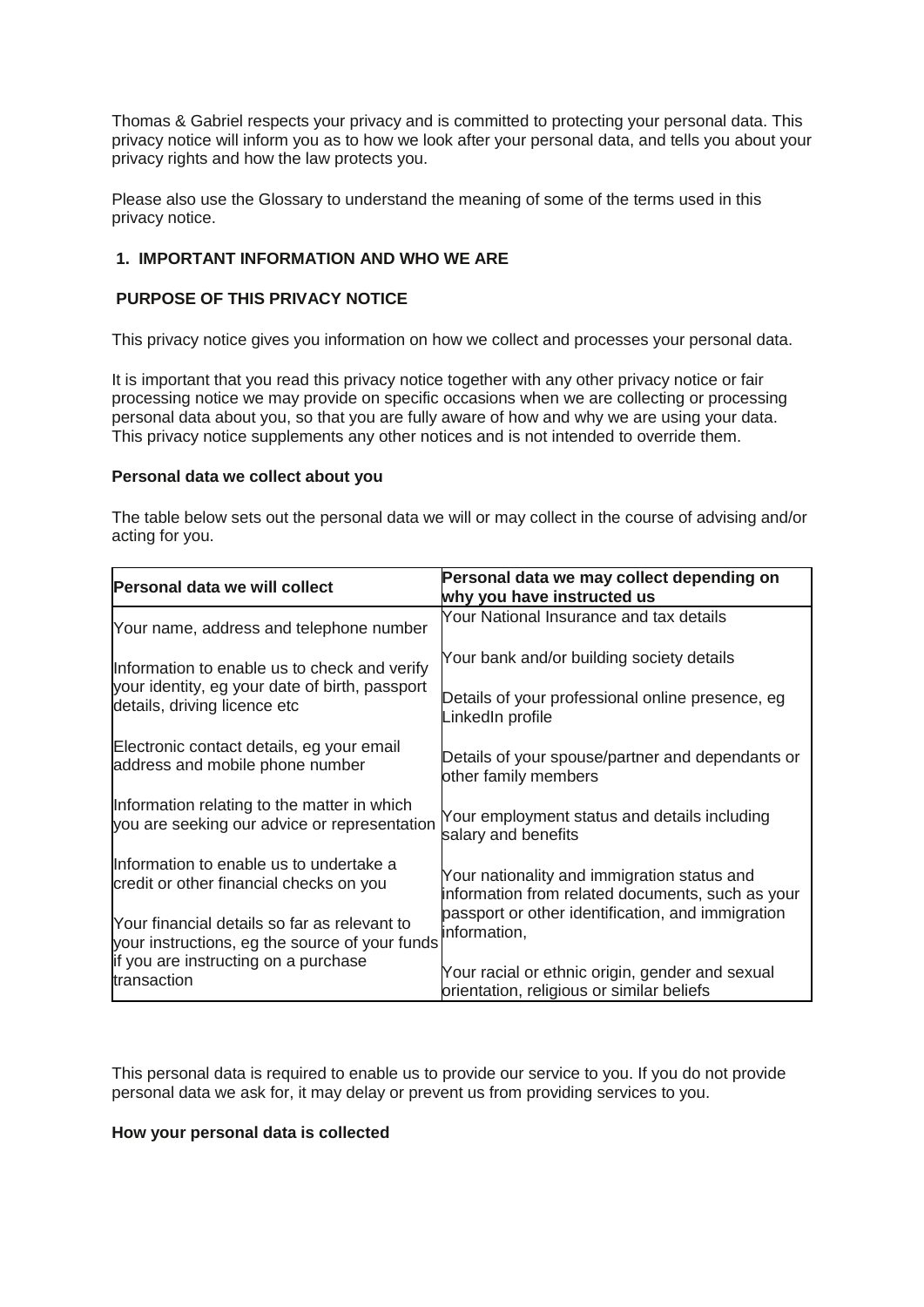We collect most of this information from you. However, we may also collect information from other sources such as:

- publicly accessible sources, eg Companies House or HM Land Registry;
- directly from a third party, eg:
	- o sanctions screening providers;
	- o credit reference agencies;
	- o client due diligence providers;
	- o other third parties;
	- o Estate agents
- from a third party with your consent, eg:
	- o your bank or building society, another financial institution or advisor;
	- o consultants and other professionals we may engage in relation to your matter;

## **How and why we use your personal data**

Under data protection law, we can only use your personal data if we have a proper reason for doing so, eg:

- to comply with our legal and regulatory obligations;
- for the performance of our contract with you or to take steps at your request before entering into a contract;
- for our legitimate interests or those of a third party; or
- where you have given consent.

A legitimate interest is when we have a business or commercial reason to use your information, so long as this is not overridden by your own rights and interests.

The table below explains what we use (process) your personal data for and our reasons for doing so:

| What we use your personal data for                                                                                                                                                                                   | Our reasons                                                                                                                                                                         |
|----------------------------------------------------------------------------------------------------------------------------------------------------------------------------------------------------------------------|-------------------------------------------------------------------------------------------------------------------------------------------------------------------------------------|
| What we use your personal data for To provide<br>legal services to you                                                                                                                                               | <b>Our reasons</b> For the performance of our<br>contract with you or to take steps at your<br>request before entering into a contract.                                             |
| What we use your personal data for                                                                                                                                                                                   |                                                                                                                                                                                     |
| Conducting checks to identify our clients and<br>verify their identity                                                                                                                                               |                                                                                                                                                                                     |
| Screening for financial and other sanction                                                                                                                                                                           | <b>Our reasons</b> To comply with our legal and<br>regulatory obligations                                                                                                           |
| Other processing necessary to comply with<br>professional, legal and regulatory obligations that<br>apply to our business, eg under health and safety<br>regulation or rules issued by our professional<br>regulator |                                                                                                                                                                                     |
| What we use your personal data for Gathering<br>and providing information required by or relating<br>to audits, enquiries or investigations by regulatory regulatory obligations<br>bodies                           | <b>Our reasons</b> To comply with our legal and                                                                                                                                     |
| <b>What we use your personal data for Ensuring</b><br>business policies are adhered to, eg policies<br>covering security and internet use                                                                            | Our reasons For our legitimate interests or<br>those of a third party, ie to make sure we are<br>following our own internal procedures so we<br>can deliver the best service to you |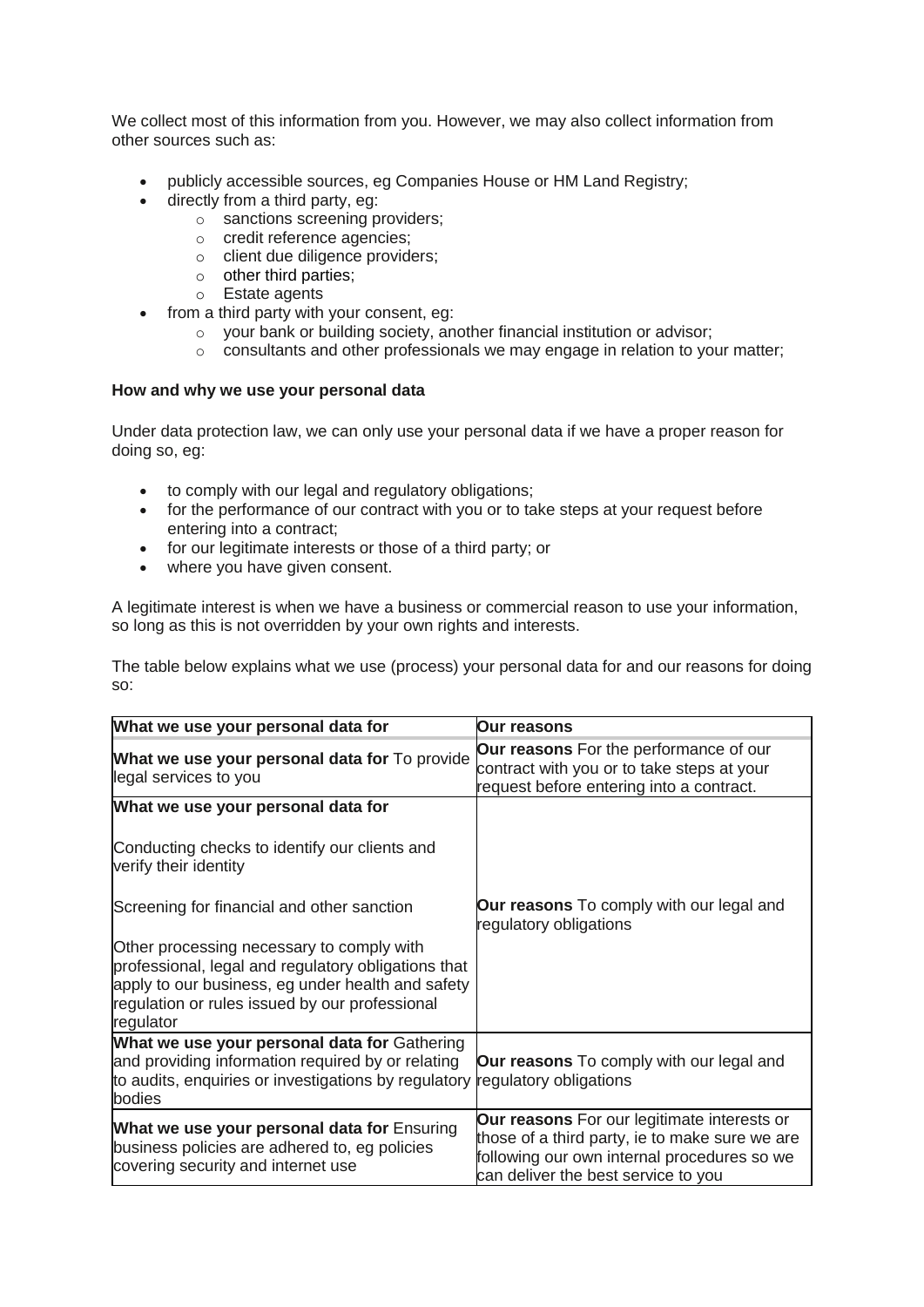| What we use your personal data for                                                                                       | <b>Our reasons</b>                                                                                                                                                                                 |
|--------------------------------------------------------------------------------------------------------------------------|----------------------------------------------------------------------------------------------------------------------------------------------------------------------------------------------------|
| What we use your personal data for<br>Operational reasons, such as improving<br>efficiency, training and quality control | Our reasons For our legitimate interests or<br>those of a third party, i.e. to be as efficient<br>and endeavour to deliver the best service for<br>you                                             |
|                                                                                                                          | <b>Our reasons</b>                                                                                                                                                                                 |
| What we use your personal data for Ensuring<br>the confidentiality of commercially sensitive<br>information              | For our legitimate interests or those of a third<br>party, ie to protect our intellectual property<br>and other commercially valuable information                                                  |
|                                                                                                                          | To comply with our legal and regulatory<br>obligations                                                                                                                                             |
| What we use your personal data for Statistical<br>analysis to help us manage our practice                                | Our reasons For our legitimate interests or<br>those of a third party, i.e. to be as efficient<br>and endeavour to deliver the best service for<br>you                                             |
|                                                                                                                          | <b>Our reasons</b>                                                                                                                                                                                 |
| What we use your personal data for Preventing<br>unauthorised access and modifications to<br>systems                     | For our legitimate interests or those of a third<br>party, ie to prevent and detect criminal activity<br>that could be damaging for us and for you                                                 |
|                                                                                                                          | To comply with our legal and regulatory<br>obligations                                                                                                                                             |
|                                                                                                                          | <b>Our reasons</b>                                                                                                                                                                                 |
|                                                                                                                          | For the performance of our contract with you<br>or to take steps at your request before<br>entering into a contract                                                                                |
| What we use your personal data for Updating<br>and enhancing client records                                              | To comply with our legal and regulatory<br>obligations                                                                                                                                             |
|                                                                                                                          | For our legitimate interests or those of a third<br>party, eg making sure that we can keep in<br>touch with our clients about existing and new<br>services                                         |
| What we use your personal data for Statutory<br>returns                                                                  | Our reasons To comply with our legal and<br>regulatory obligations                                                                                                                                 |
|                                                                                                                          | <b>Our reasons</b>                                                                                                                                                                                 |
| What we use your personal data for Ensuring<br>safe working practices, staff administration and                          | To comply with our legal and regulatory<br>obligations                                                                                                                                             |
| assessments                                                                                                              | For our legitimate interests or those of a third<br>party, eg to make sure we are following our<br>own internal procedures and working<br>efficiently so we can deliver the best service<br>to you |
| What we use your personal data for                                                                                       |                                                                                                                                                                                                    |
| Marketing our services and those of selected third those of a third party, ie to promote our<br>parties to:              | <b>Our reasons</b> For our legitimate interests or<br>businesses to existing and former clients                                                                                                    |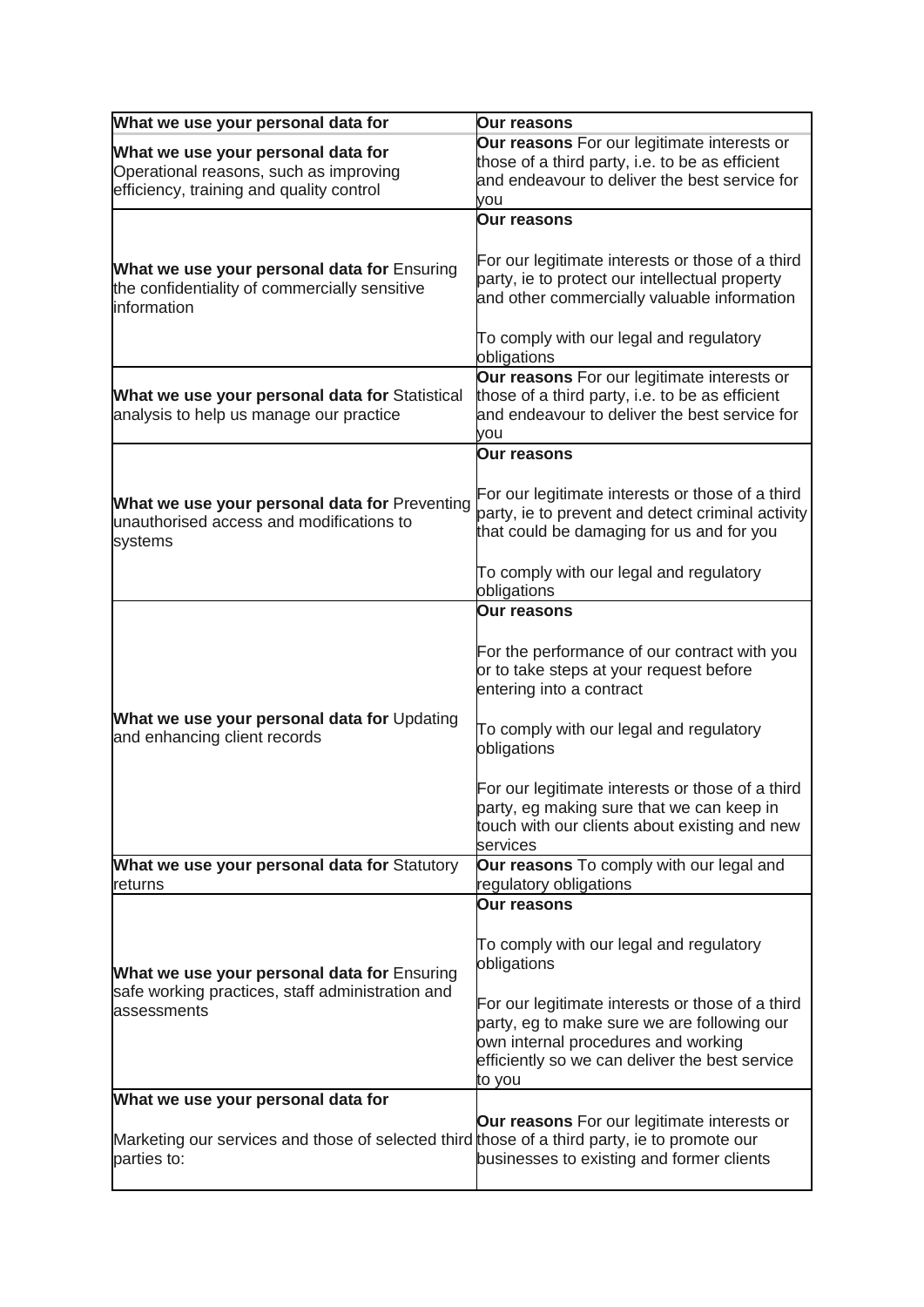| What we use your personal data for                                                   | Our reasons                                                                                                                                              |
|--------------------------------------------------------------------------------------|----------------------------------------------------------------------------------------------------------------------------------------------------------|
| existing and former clients;                                                         |                                                                                                                                                          |
| -third parties who have previously expressed an<br>interest in our services;         |                                                                                                                                                          |
| -third parties with whom we have had no<br>previous dealings.                        |                                                                                                                                                          |
| What we use your personal data forCredit                                             | <b>Our reasons</b> For our legitimate interests and                                                                                                      |
| reference checks via external credit reference                                       | to comply with our legal and regulatory                                                                                                                  |
| agencies                                                                             | obligations                                                                                                                                              |
| What we use your personal data for External<br>audits and quality checks, eg for CQS | Our reasons<br>For our legitimate interests or a those of a<br>third party, ie to maintain our accreditations<br>so we can demonstrate we operate at the |
| accreditation and the audit of our accounts                                          | highest standards<br>To comply with our legal and regulatory<br>obligations                                                                              |

The above table does not apply to special category personal data. We will only process special category personal data (as defined under article 9 GDPR) if one of the grounds under article 9(2) applies, which includes:

- obtaining your explicit consent
- where necessary to protect your vital interests
- processing is necessary for the establishment or defence of legal claims
- Processing is necessary to comply with legal obligations and rights of Thomas & Gabriel as controller in the field of employment, social security and social protection law.

## **Promotional communications**

We may use your personal data to send you updates (by email, text message, telephone or post) about legal developments that might be of interest to you and/or information about our services, including exclusive offers, promotions or new services.

We have a legitimate interest in processing your personal data for promotional purposes (see above '**How and why we use your personal data**'). This means we do not usually need your consent to send you promotional communications. However, where consent is needed, we will ask for this consent separately and clearly.

We will always treat your personal data with the utmost respect.

You have the right to opt out of receiving promotional communications at any time by:

- emailing [nadine@thomasandgabriel.co.uk](mailto:nadine@thomasandgabriel.co.uk)
- We may ask you to confirm or update your marketing preferences if you instruct us to provide further services in the future, or if there are changes in the law, regulation, or the structure of our business.

## **Who we share your personal data with**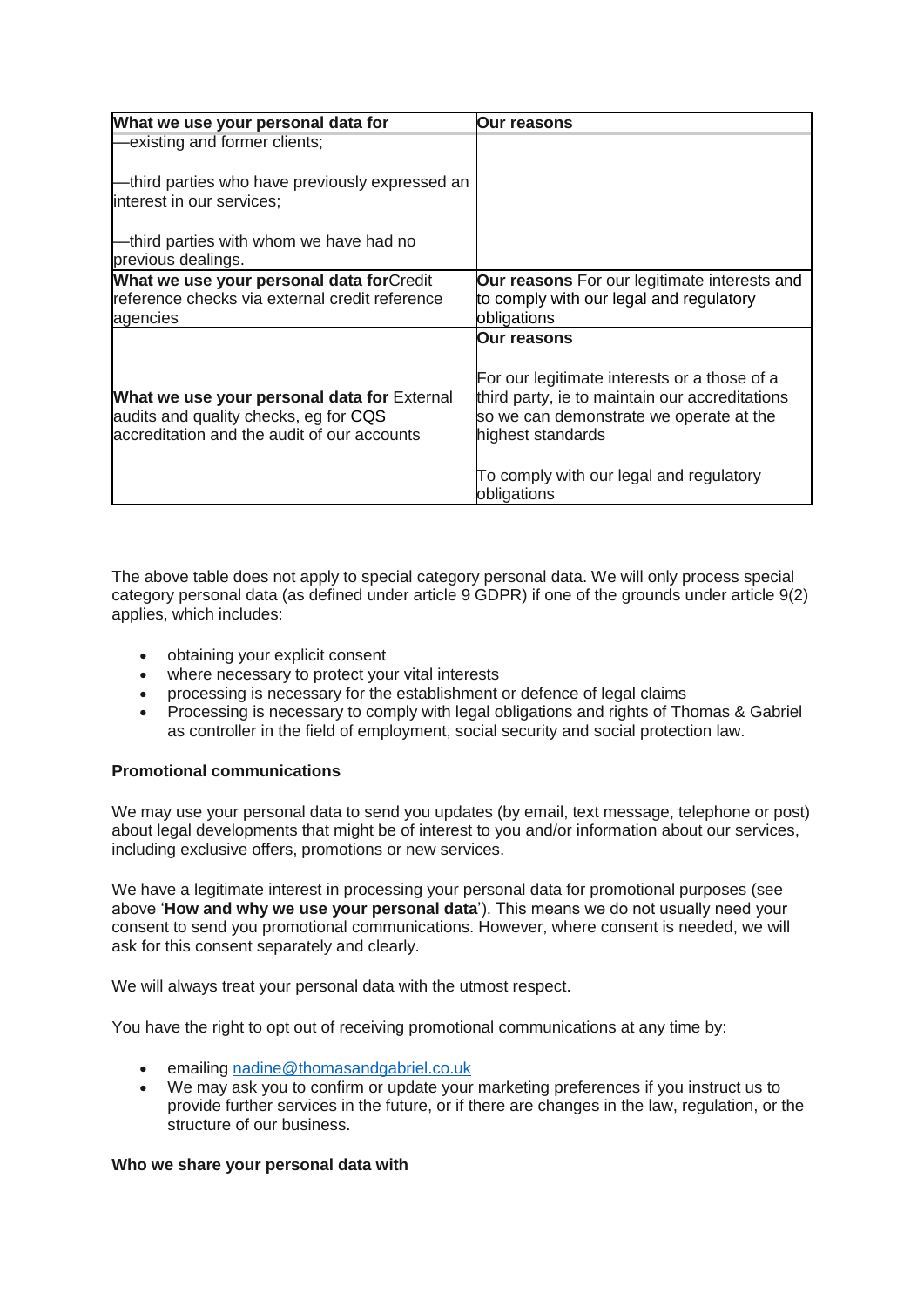We routinely share personal data with:

- professional advisers who we instruct on your behalf or refer you to, eg other solicitors, accountants, tax advisors or other experts;
- other third parties where necessary to carry out your instructions;
- credit reference agencies;
- our insurers and brokers;
- external auditors, eg in relation to CQS accreditation and the audit of our accounts;
- our bank;

We may disclose and exchange information with law enforcement agencies and regulatory bodies to comply with our legal and regulatory obligations.

We may also need to share some personal data with other parties, such as potential buyers of some or all of our business or during a re-structuring. Usually, information will be anonymised but this may not always be possible. The recipient of the information will be bound by confidentiality obligations.

## **Where your personal data is held**

Information may be held at our offices and third party agencies, service providers, representatives and agents as described above (see '**Who we share your personal data with**').

# **How long your personal data will be kept**

We will keep your personal data after we have finished advising or acting for you. We will do so for one of these reasons:

- to respond to any questions, complaints or claims made by you or on your behalf;
- to show that we treated you fairly;
- to keep records required by law.

We will not retain your data for longer than necessary for the purposes set out in this policy. Different retention periods apply for different types of data and we explain how long we will normally retain your papers in our terms and conditions. Please contact us if you have any questions on this.

## **Transferring your personal data out of the EEA**

To deliver services to you, it is sometimes necessary for us to share your personal data outside the European Economic Area (EEA), eg:

- with your and our service providers located outside the EEA;
- if you are based outside the EEA:
- where there is an international dimension to the matter in which we are advising you.

These transfers are subject to special rules under European and UK data protection law.

If you would like further information please contact our Data Protection Officer (see 'How to contact us' below).

# **Your rights**

You have the following rights, which you can exercise free of charge: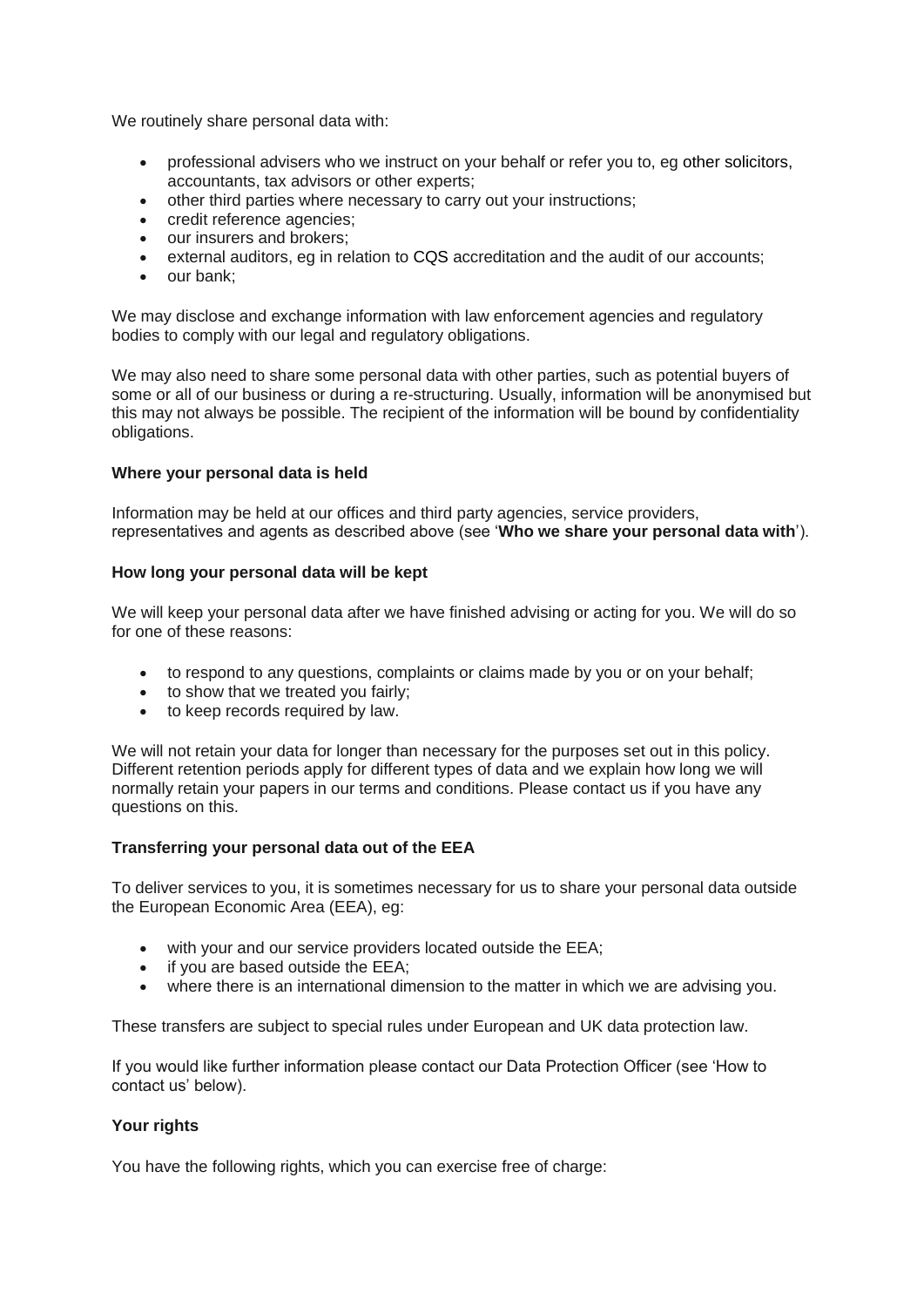| Access                                                          | The right to be provided with a copy of your personal data                                                                                                                                                                                                                                |
|-----------------------------------------------------------------|-------------------------------------------------------------------------------------------------------------------------------------------------------------------------------------------------------------------------------------------------------------------------------------------|
| Rectification                                                   | The right to require us to correct any mistakes in your personal data                                                                                                                                                                                                                     |
| To be forgotten                                                 | The right to require us to delete your personal data—in certain<br>situations                                                                                                                                                                                                             |
| Restriction of processing                                       | The right to require us to restrict processing of your personal data—<br>in certain circumstances, eg if you contest the accuracy of the data                                                                                                                                             |
| Data portability                                                | The right to receive the personal data you provided to us, in a<br>structured, commonly used and machine-readable format and/or<br>transmit that data to a third party-in certain situations                                                                                              |
| To object                                                       | The right to object:<br>-at any time to your personal data being processed for direct<br>marketing (including profiling);<br>-in certain other situations to our continued processing of your<br>personal data, eg processing carried out for the purpose of our<br>legitimate interests. |
| Not to be subject to<br>automated individual<br>decision-making | The right not to be subject to a decision based solely on automated<br>processing (including profiling) that produces legal effects concerning<br>you or similarly significantly affects you                                                                                              |

For further information on each of those rights, including the circumstances in which they apply, please contact us or see the [Guidance from the UK Information Commissioner's Office \(ICO\) on](http://ico.org.uk/for-organisations/guide-to-the-general-data-protection-regulation-gdpr/individual-rights/)  [individuals' rights under the General Data Protection Regulation](http://ico.org.uk/for-organisations/guide-to-the-general-data-protection-regulation-gdpr/individual-rights/)[.](https://ico.org.uk/for-organisations/guide-to-the-general-data-protection-regulation-gdpr/individual-rights/)

If you would like to exercise any of those rights, please:

- email, call or write to our Data Protection Officer—see below: '**How to contact us**'; and
- let us have enough information to identify you;
- let us have proof of your identity and address (a copy of your driving licence or passport and a recent utility or credit card bill); and
- let us know what right you want to exercise and the information to which your request relates.

## **Keeping your personal data secure**

We have appropriate security measures to prevent personal data from being accidentally lost, or used or accessed unlawfully. We limit access to your personal data to those who have a genuine business need to access it. Those processing your information will do so only in an authorised manner and are subject to a duty of confidentiality.

We also have procedures in place to deal with any suspected data security breach. We will notify you and any applicable regulator of a suspected data security breach where we are legally required to do so.

You can get detailed information from 'Get Safe Online' on how to protect your information and your computers and devices against fraud, identity theft, viruses and many other online problems: visit [www.getsafeonline.org.](http://www.getsafeonline.org/) Get Safe Online is supported by HM Government and leading businesses.

## **How to complain**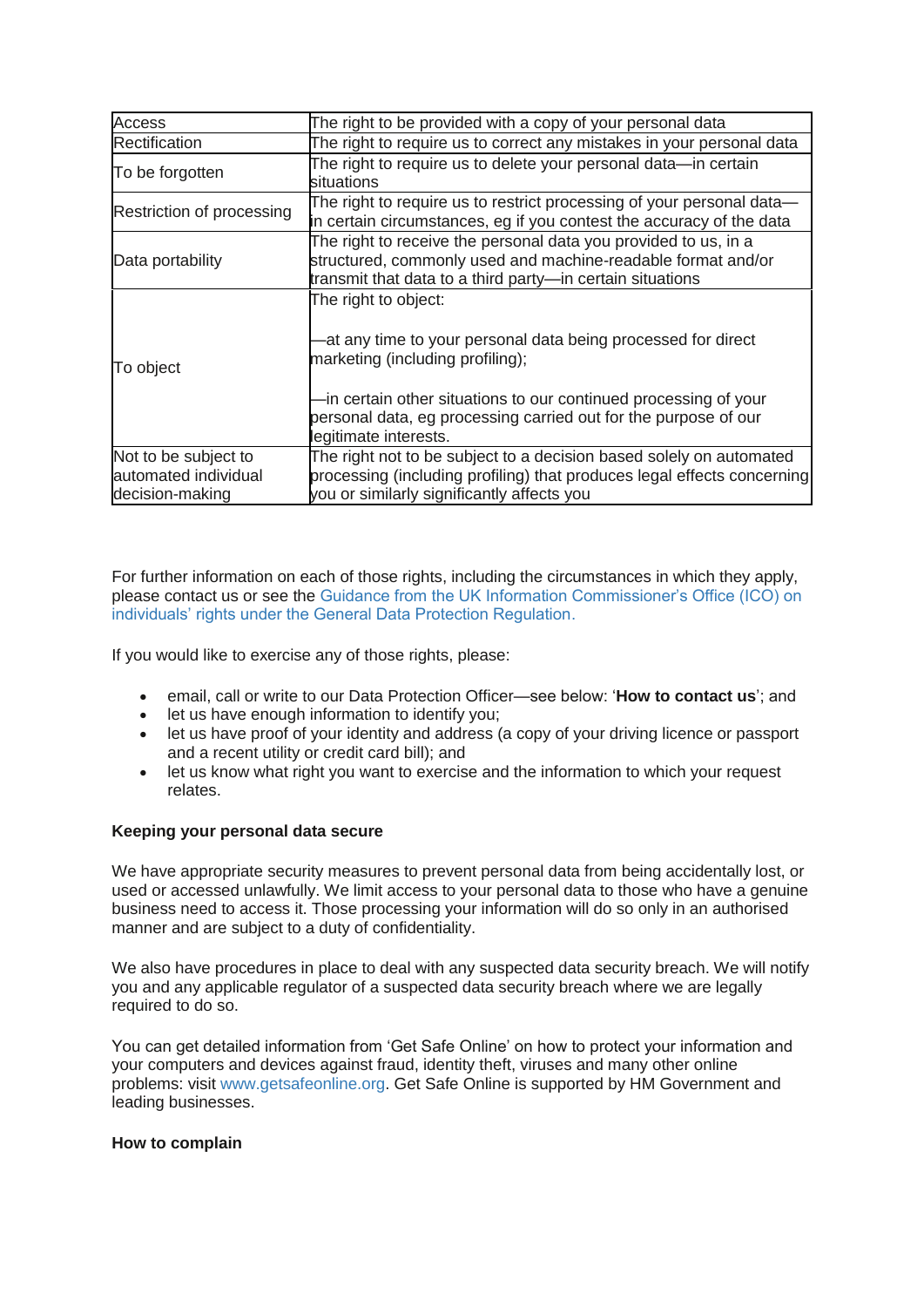We hope that **we** can resolve any query or concern you may raise about our use of your information.

The [General Data Protection Regulation](http://eur-lex.europa.eu/legal-content/EN/TXT/PDF/?uri=CELEX:32016R0679&from=EN) also gives you right to lodge a complaint with a supervisory authority, in particular in the European Union (or European Economic Area) state where you work, normally live or where any alleged infringement of data protection laws occurred. The supervisory authority in the UK is the Information Commissioner who may be contacted at [https://ico.org.uk/concerns.](http://ico.org.uk/concerns/)

## **GLOSSARY**

## **LAWFUL BASIS**

**Legitimate Interest** means the interest of our business in conducting and managing our business to enable us to give you the best service/product and the best and most secure experience. We make sure we consider and balance any potential impact on you (both positive and negative) and your rights before we process your personal data for our legitimate interests. We do not use your personal data for activities where our interests are overridden by the impact on you (unless we have your consent or are otherwise required or permitted to by law). You can obtain further information about how we assess our legitimate interests against any potential impact on you in respect of specific activities by **emailing us at:**  [nadine@thomasandg](mailto:nadine@thomasand)abriel.co.uk

**Performance of Contract** means processing your data where it is necessary for the performance of a contract to which you are a party or to take steps at your request before entering into such a contract.

**Comply with a legal or regulatory obligation** means processing your personal data where it is necessary for compliance with a legal or regulatory obligation that we are subject to.

## **YOUR LEGAL RIGHTS**

You have the right to:

**Request access** to your personal data (commonly known as a "data subject access request"). This enables you to receive a copy of the personal data we hold about you and to check that we are lawfully processing it.

**Request correction** of the personal data that we hold about you. This enables you to have any incomplete or inaccurate data we hold about you corrected, though we may need to verify the accuracy of the new data you provide to us.

**Request erasure** of your personal data. This enables you to ask us to delete or remove personal data where there is no good reason for us continuing to process it. You also have the right to ask us to delete or remove your personal data where you have successfully exercised your right to object to processing (see below), where we may have processed your information unlawfully or where we are required to erase your personal data to comply with local law. Note, however, that we may not always be able to comply with your request of erasure for specific legal reasons which will be notified to you, if applicable, at the time of your request.